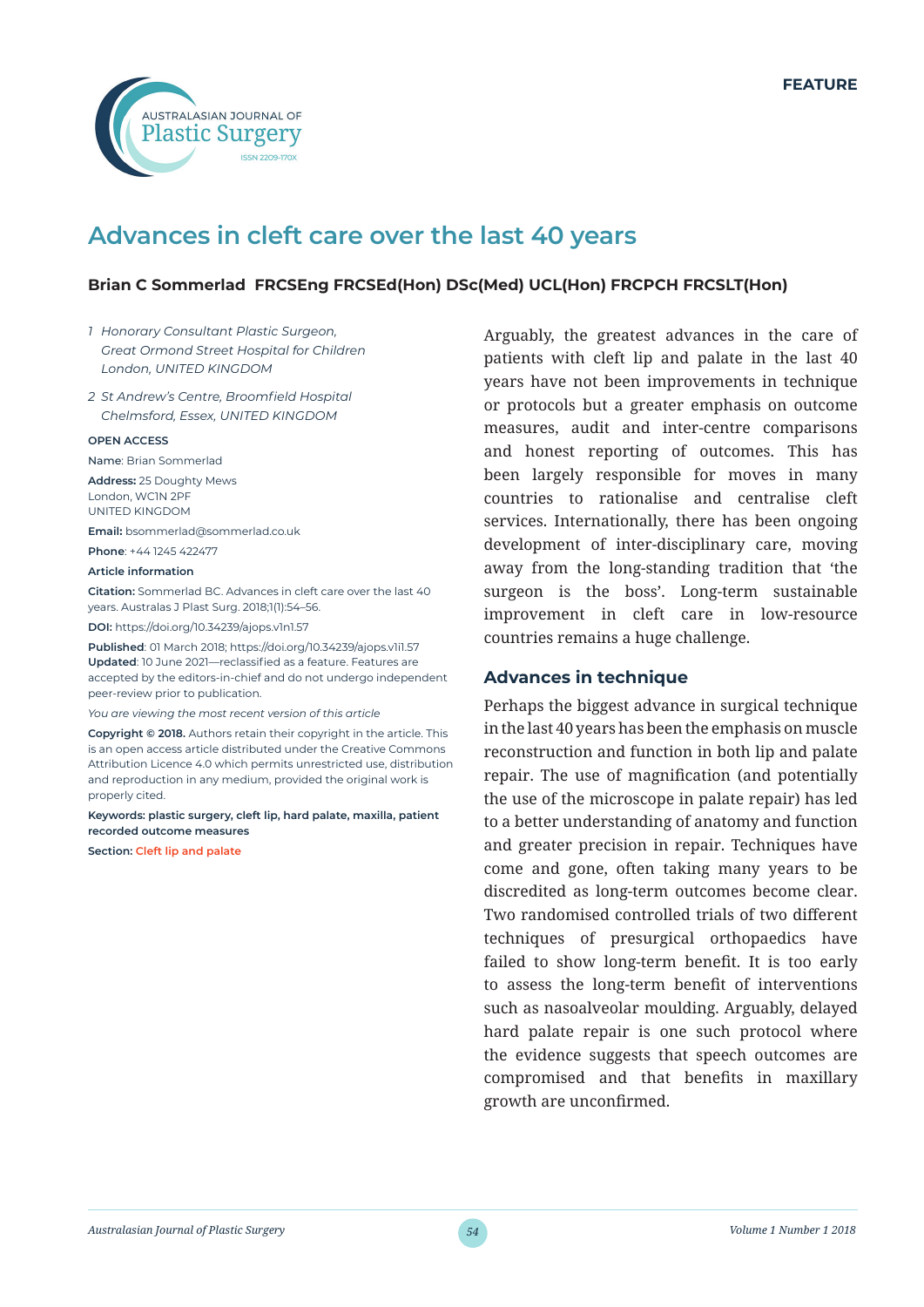#### **Outcome measures**

Forty years ago, it was acceptable at international meetings for a surgeon to show his or her best results or to simply state 'my pharyngoplasty rate is...'. A landmark study which began to change this was a paper by the late Harold McComb,<del>'</del> reporting his outcomes of primary nasal correction. He waited 10 years before reporting the outcomes and then showed a consecutive series of his first ten patients.

Objective measurement of outcome is difficult in clefts but the use of cropped photographs scored by an independent panel to measure aesthetic outcomes, the GOSLON measure of dental occlusion and international parameters of speech, have all been important developments. More recently, the patient has been given a higher priority with PROMS (patient reported outcome measures), recognising that in the end it is the patient's view and outcome that matters.

### **Audit and inter-centre comparison**

The EUROCLEFT Study,2 first reporting in 1996 and comparing GOSLON dental occlusion scores in six European centres assessed independently, was the first significant inter-centre study. This was followed about 20 years later by AMERICLEFT and similar studies in India and elsewhere. Multicentre randomised controlled trials have followed, comparing techniques and protocols. The results of the SCANCLEFT trial, comparing four protocols, are being evaluated. The major finding from these studies has been that results are better where few surgeons operate, radical early interventions are minimised and surgical expertise may be more important than technique or protocol.

Another international RCT, the TOPS (the timing of palate surgery—six months vs 12 months) trial has currently been recruited, awaiting outcomes. There are ethical and financial challenges in such major international prospective randomised studies and they may not be the best way forward in the future.

### **Rationalisation and centralisation**

Norway was perhaps the international pioneer in rationalising cleft centres, with centres in Oslo and Bergen and government initiatives to transport patients large distances to one of these centres. In the United Kingdom, prompted by the EUROCLEFT study, a government clinical standards advisory group in cleft care recommended a reduction in cleft studies from the then 57 to nine centres in England and Wales. Then, uniquely in CSAG studies, an implementation group was commissioned to make this happen. The result has been better cooperation between specialists and teams (who are no longer competing for patients), mandatory multidisciplinary teams, development of regular inter-centre audit and comparison and some evidence of better outcomes.

Such exercises in rationalisation and centralisation are easier in countries with a well-developed government health service (such as the NHS in the UK) but are beginning to happen in other countries such as Sweden and the Netherlands. Inherent in centralisation is that individual surgeons should have an adequate caseload. The UK recommenddations were that primary surgeons should be operating on 40 to 50 new babies each year. Many would argue that this is too few, in that even larger numbers are desirable if the surgeon is to find out significant outcomes.

## **Interdisciplinary teams**

Forty years ago, when the author began independent practice as a cleft surgeon, the usual practice was for the surgeon to review the patient and refer as he saw fit to an orthodontist or speech therapist/ pathologist. The surgeon was 'the boss'. This has gradually changed, with the development of genuine inter-disciplinary (suggesting cooperation) rather than multi-disciplinary (suggesting simply co-existence) teams. This process has been accelerated by the development of national cleft lip and palate societies, in which each specialty plays an equal part. In the Indian Society of Cleft Lip, Palate and Craniofacial Anomalies the first three presidents were surgeons but, like other societies, this has moved to a rotating chairmanship. The patient should therefore be assessed and discussed by all members of the team. The psychologist has become a vital member of these teams, ensuring that the patient's voice is heard.